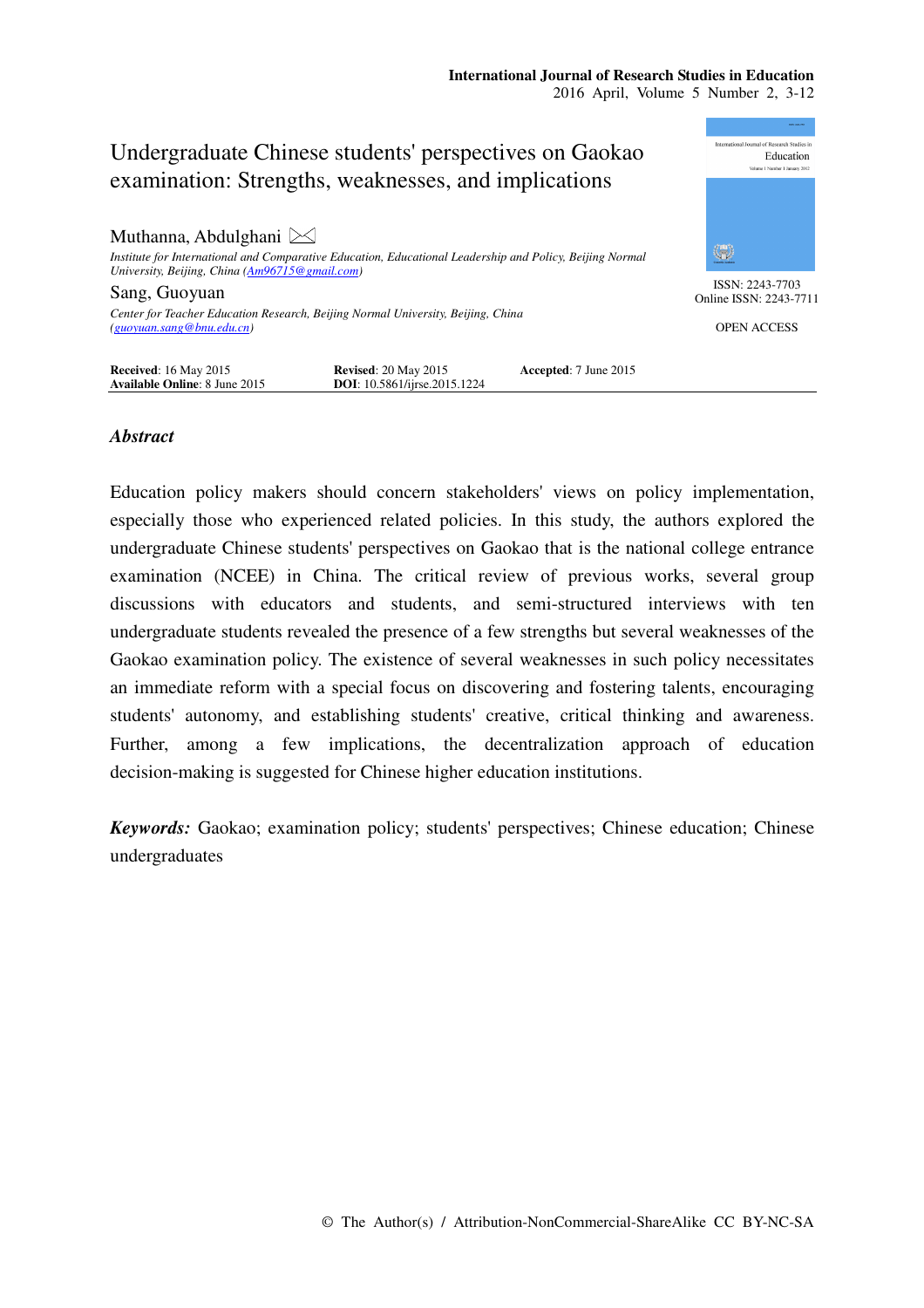# **Undergraduate Chinese students' perspectives on Gaokao examination: Strengths, weaknesses, and implications**

#### **1. Introduction**

It is common sense that education is the key dimension in the development of any country and the quality promotion of education demands ongoing reforms. However, reforms in education are not well considered until that country goes through economic or political issues (Paine & Zeichner, 2012). These reforms in education start with reforms in educational policies by considering essential research findings. In theory and practice, policy and implementation support each other; the implementation process is essentially an indispensible element of the policy-making process (Hogwood & Gunn, 1984). In other words, to assess whether the policy goals are achievable and well planned, policy-makers must pay attention to implementers' evaluations. Implementation studies are supposed to be continuously conducted in order to reform the policy goals and develop a sound education policy that increases and strengthens the education quality (Gerston, 2004; Pressman & Wildavsky, 1973). Influences on implementation are shaped by "macro- (policy-level) and micro-(implementation-level)" issues. This indicates that implementation is seen as a "mutual adaptation" where implementers try to "reconcile conditions in their micro-level context with macro-level demands" (Berman & McLaughlin, 1976-1978 as cited in Honig, 2006, p. 7).

In China, there is an education policy concerning admission into higher education institutions. This policy is known as 'the Gaokao Examination Policy' that was adopted in 1952 by the newly founded People's Republic of China. Gaokao, the national college entrance exam (NCEE), is interpreted as a "high-stake test", and is a curriculum-based exam that "tests students' mastery of the subjects taught in high school" (Bai, Chi, & Qian, 2014, p. 634). The test is considered to be the world's first standardized educational examination. It annually takes place in June. The event of such a test could seriously be the most critical one in the lives of the Chinese youth and parents who care a lot about their children's future. Millions of students apply for such a test. In 2013, for example, about "9.4 million graduating seniors across China" took this test (Schroch, 2014).

In current China, the test score is the decision maker of an examinee's college. In other words, the higher the score, the higher ranking university will be selected for that score achiever. The scores as the current Gaokao policy stipulates follow this format: " $3 + X$ ". The "3" stands for a total of 450 points distributed as follows: 150 for Chinese, 150 for Math, and 150 for foreign language (mainly English). The "X" element refers to the other 300 points that are granted on one comprehensive subjects test. However, the test applicants have the option to choose among subjects depending on their future interests. Test applicants interested in science and engineering majors, for instance, would undergo a subject test including physics, chemistry, and biology. Other applicants interested in liberal arts would, on the other hand, take a subject test related to history, politics, and geography (Liu & Wu, 2006). This might sometimes go against individuals' interests. For instance, the test achiever might want to join a particular university in her/his hometown but s/he is not allowed due to her/his low test achievement. This kind of test could be considered both placement and achievement test at the same time. Above all, it is very surprising that the certificate of such a test is valid only for one year. In case an applicant is having any issue such as illness, traveling abroad or any other reason, they need to take the test again next year.

This paper focuses on investigating the perspectives of undergraduate Chinese students towards the Gaokao examination policy. The research questions of this paper are: 1) what are the perspectives of the undergraduate Chinese students towards the Gaokao examination policy? And 2) why they hold such perspectives? The significance of this study lies in the findings that work as answers to these questions and how tests' takers view such Gaokao examination policy. The study is also significant as it provides implications, based on the findings of this study and the critical analysis of previous literature, to policy makers on the macro and micro levels for an urgent consideration to the voices of tests' takers and the reflection of their needs in the examination policy. The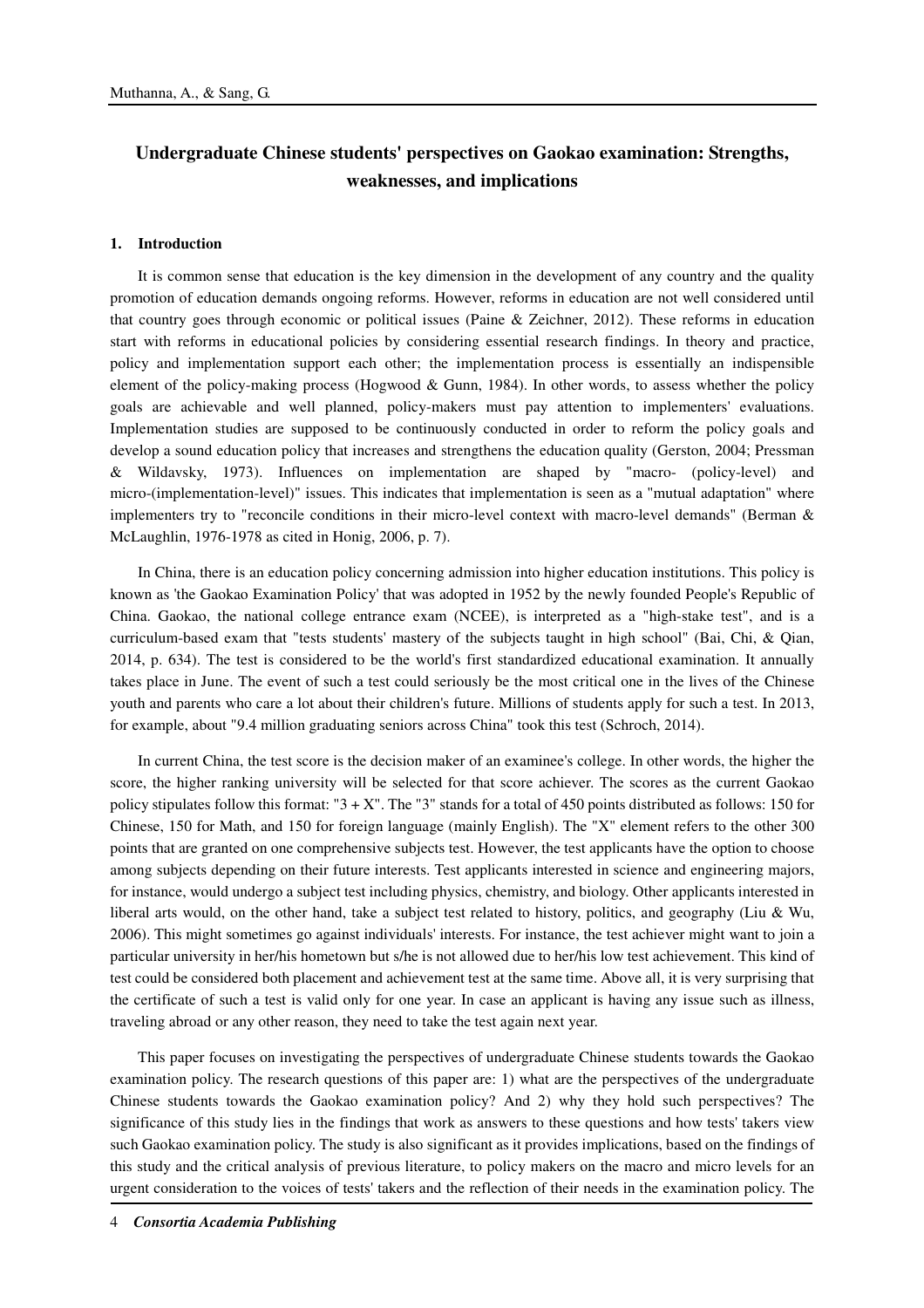presence of some implications for teachers also strengthens the importance of this study. Following is a detailed literature review.

#### **2. Study Background**

Higher education is an important phase in any education system. It is the stage where professors can better re-shape or develop the characters of the programs' candidates (Karaman & Tochon, 2007). Therefore, the necessary development of such an important stage critically demands a very well-developed policy and strategies that regulate and facilitate the learning-teaching process and effectively achieve its goals. In China, there is a strict policy concerning admission into higher education institutions, known as the *'Gaokao examination policy'*. The following excerpt describes how the Gaokao exam works like a crucial gatekeeper for higher educational mobility in China:

*The Gaokao was restored as a key mechanism of structuring higher education opportunities, and academic performance in the Gaokao, instead of political affiliation, became the decisive factor in access to higher education* (Liu, 2013, p. 873).

The above script, as it reads, clearly shows how significant the Gaokao test is in deciding students' access to higher education institutions in China. The script also points to a serious issue of political affiliation whose existence anywhere in the world brings about a slow death to the education system. On the contrary, the author seems to be content with the presence of the Gaokao examination as a replacement to political affiliation.

The Ministry of Education in China determines two cut-off scores – which differ from one year to another as policy makers consider applicants' number and available positions -to enter higher education institutions. While the first cut-off score is associated with an entrance to prestigious universities, the second is considered the minimum score for entry into any university (Davey, Chuan, & Higgins, 2007). This policy might lead to the trueness of the assumption that the Gaokao examination policy deprives Chinese universities from becoming independent and autonomous entities (You & Hu, 2013) and might also make several Chinese universities go down in the reports of world-class university rankings.

Many other researchers have also criticized the Gaokao examination policy. Almost all scholars have exclusively studied the Gaokao system flaws with a view to improving it. While several studies exploring the aspects of the Gaokao test system in China were published in local journals in Chinese, only a few studies addressed the international scholarly community. Furthermore, all the studies the authors have reviewed are either review papers or studies based on the quantitative approach. There is no, according to the authors' knowledge, single study that adopts the qualitative approach to understand the students' perspectives who experienced the exam. For example, one review paper by Zhang, Zao, and Lei, (2012) referred to the Gaokao test as bedrock of China's higher education and the culprit for China's unsuccessful education policy to foster innovative talents. Likewise, Liu (2013) stated that Gaokao symbolically stands for a meritocratic selection that leaves no place for discovering talents from all social origins but rather favors "those from professional families, from urban developed areas and those who have better secondary schools" (p. 884).

Yan and Yao (2010) contended that Gaokao has few major drawbacks such as much focus on public courses (e.g. Chinese and English) rather than on professional courses (science courses). They suggested that the school curriculum should be changed according to the Gaokao testing system with much focus on profession. This means that the test should examine students' interests in different professions. It also implies that there should not be any compulsory courses tests. This is also confirmed by Long and Li (2008) who assumed the establishment of 'Gaokao system based on profession dividing policy'. In the same year, Zhao and Ma (2008) explained that Gaokao does not have much flexibility since it does not offer more opportunities and choices for students. Therefore, the authors suggested that China should make use of other successful practices of advanced nations through, for example, including the students' high school achievement grades in the universities admissions. This means that 50% of the university entrance should be based on the students' school achievement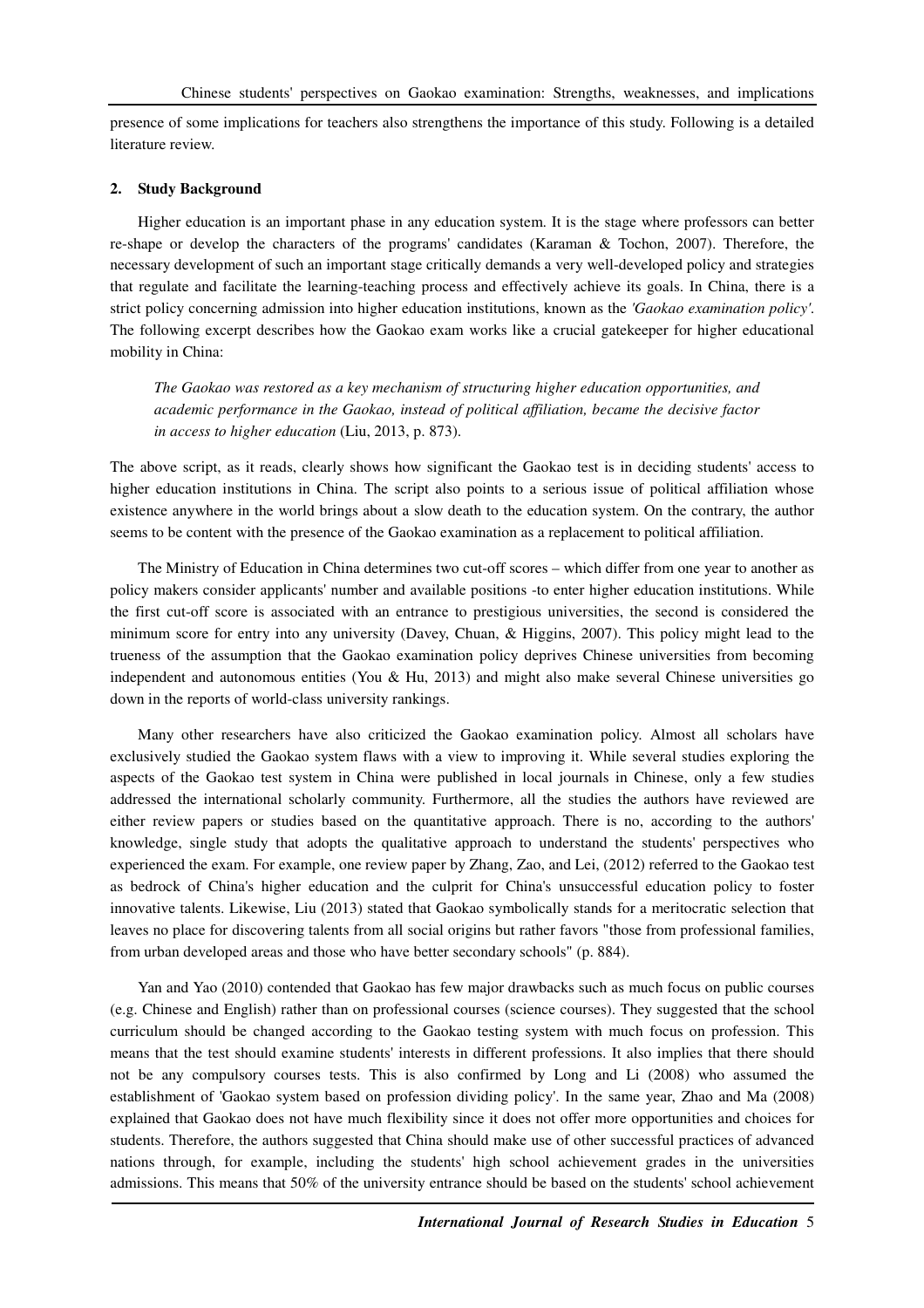grades and the other  $50\%$  is given for the Gaokao test. Such a suggestion, as the authors of this study can see, might increase students' awareness towards effective learning as well as achieving high grades at high school classes; meanwhile, it might also decrease students' tension and fear towards the test of Gaokao.

Wang (2011) reported that Gaokao focuses on selecting government officers and not on discovering talents. According to him, the test of Gaokao works like that of the *Imperial College Examination* where the focus was on selecting officers and not fostering talents. Many students have had psychological problems and several suicide cases due to the pressures driven from the Gaokao examination (Yu & Suen, 2005). Later, Long, and Li (2008) noted that Gaokao system is a barrier to individuals' socialization development as it makes students be obsessed with the Gaokao test preparation without any social interaction. The authors hoped that the test would not be confined to school curriculum but would focus on future education majors.

Very recently, Wu (2013) argued that Gaokao has several negatives and positives. But the presence of the negatives, according to him, necessitates the need for reforming the test. The author then proposed a plan for the Gaokao test system reformation. The plan has three focal parts: 1) the National High School Academic Performance Evaluation could better be employed instead of the Gaokao test, 2) universities could use their own evaluation criteria for admitting candidates after considering candidates' High School Grade Point Average (HSGPA) and comprehensive performance, and 3) research oriented universities can also implement their selection tests based on student's high school performance as well. This kind of reform was also proposed by Yan and Yao (2010). This form of proposal seems to be interesting and deserves attention from the Gaokao examination policy-makers.

As Gaokao is a very major event that attracts millions of families' interests and has become the focus of people's lives (Zhang & Zha, 2010) in China, reform of Gaokao is urgently needed for a better spiritual and cultural lifestyle for all people (Lei, 2011). In the same year, Guo (2011) assumed that different universities should have different policies concerning students' admission. The author also emphasized that reforming Gaokao will also lead to a social and economic reform resulting in an increasing progress of all China.

To conclude, this critical literature review reveals that almost all researchers call for a reform of the Gaokao exam in way that reflects flexibility, students' autonomy, and critical thinking. In addition to confirming the findings of those researchers, the present study differs from previous works in the way that it has followed a rigorous qualitative-based inquiry for collecting and interpreting data. Another main difference lies in the use of semi-structured interviews that were well designed to get in-depth data concerning the issues under investigation.

#### **3. Research Design**

This is a qualitative case study that "contributes to policy formulation, implementation, and modification" (Macmillan & Schumacher, 2010, p. 325). Within this qualitative approach, the authors triangulated data by adopting mainly two data collection tools. At the outset, the authors critically reviewed the existing literature related to the Gaokao examination policy, a very significant step for deepening the understanding of the issue under investigation. Taking the critical literature review into account, the authors developed a deeper awareness about the Gaokao system and how important the Gaokao examination is for the Chinese government and people. This awareness accompanied the authors during the whole process of investigation and helped to lead to effective discussions on the Gaokao examination policy and related issues with educators and post-graduate students. The discussions also helped the authors prepare semi-structured interviews. The authors first piloted the semi-structured interviews with three undergraduate students. After transcribing the interviews, a revision of the first draft was done, an action leading to the elimination and addition of some questions. After preparing the final version, the authors conducted the semi-structured interviews with ten participants who belong to different universities and different cities in origin as well. These participants are undergraduate students in different programs at three different universities in Beijing, China. The semi-structured interviews are effective in realizing and recognizing humans' perspectives expressed through language/interaction as well as movements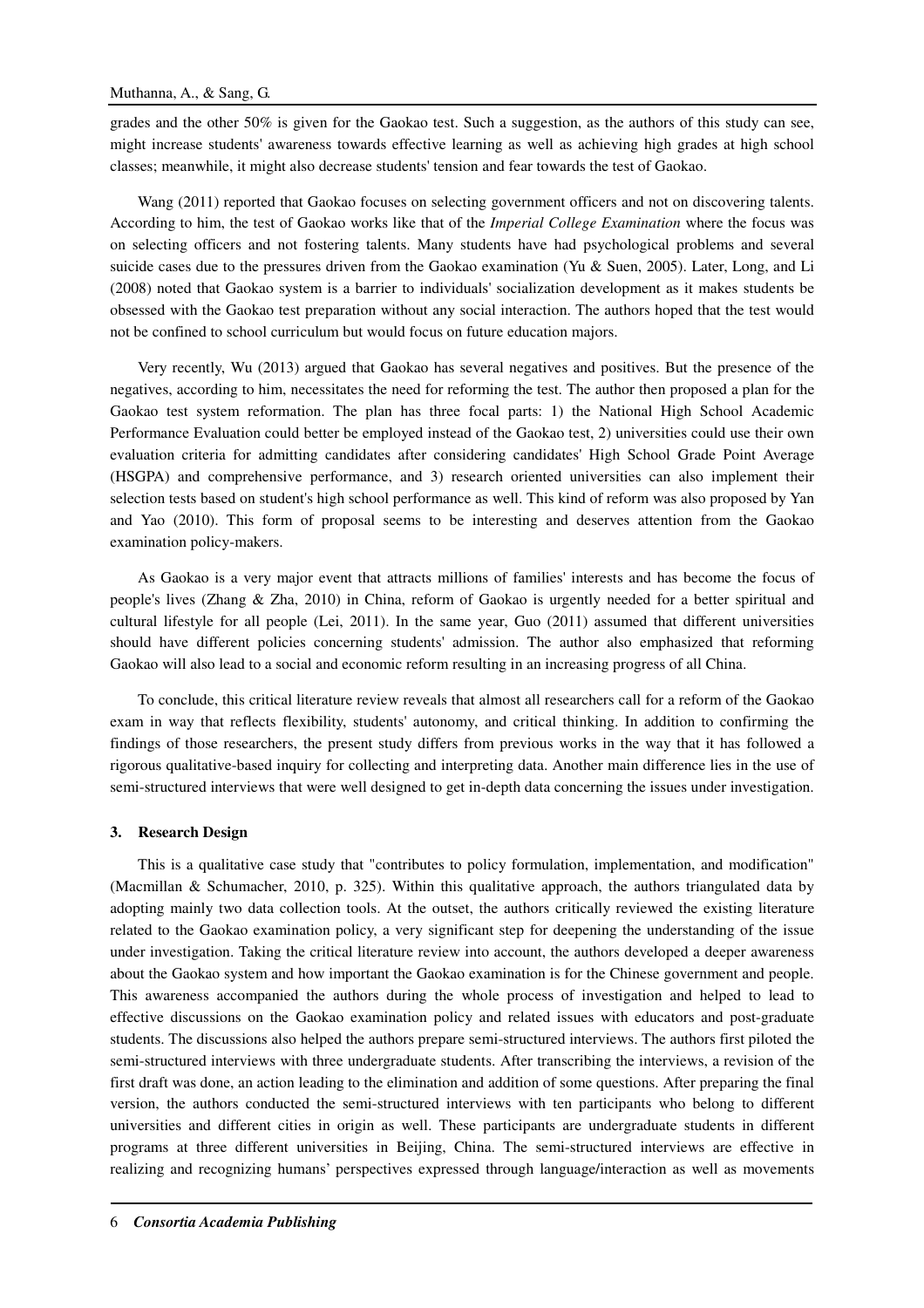(Seidman, 2006). The interviews started with general questions and gradually moved on to more specific questions as this technique helps in making the interviewees feel at ease (Fontana & Frey, 2005; Macmillan & Schumacher, 2010). The following table describes the profile of each participant.

## **Table 1**

|  | A Profile of the Study Participants |  |
|--|-------------------------------------|--|
|  |                                     |  |

| Pseudonyms  | Gender | Age | Provinces      | Majors                               |
|-------------|--------|-----|----------------|--------------------------------------|
| Moon        | F      | 21  | Beijing        | Automation                           |
| Rain        | F      | 20  | Jiangsu        | English Literature                   |
| Rainbow     | F      | 18  | Hebei          | <b>Environmental Science</b>         |
| Sun         | F      | 21  | Shandong       | Material Science & Engineering       |
| <b>Star</b> | F      | 20  | Guangdong      | Software Engineering                 |
| Sam         | M      | 20  | Inner Mongolia | Electronic & Information Engineering |
| Jaibreel    | M      | 20  | Guangdong      | <b>Electronic Engineering</b>        |
| Goldy       | M      | 18  | Jiangxi        | Automation                           |
| Faith       | M      | 19  | Guangdong      | <b>Electronic Engineering</b>        |
| Rami        | М      | 19  | <b>Beijing</b> | <b>Educational Technology</b>        |

After transcribing the collected data carefully, the authors followed the *Inductive Analysis Procedure* in which they "synthesize and make meaning from the data, starting with specific data and ending with categories and patterns" (Mcmillan & Schumacher, 2010, p. 367). Meanwhile, the authors employed the interpretive and reflective analysis techniques (Gall, Gall, & Borg, 2003). Intensive readings of data helped in finding out similarities and differences of the respondents' answers and further helped in the coding process. The coding process also assisted in the emergence of several themes. Here is an explanation of the most important themes of the current study.

## **4. Findings and Discussion**

The analysis of the semi-structured interviews resulted in the emergence of several themes. The most significant themes are presented below.

## *4.1 Strengths and Weaknesses of Gaokao*

Success of education policy-makers is rooted in their continuous research for any constructive feedback concerning their policies. In other words, successful educational leaders or policy-makers have always benefitted from researchers' critical comments (they always care about critical comments as they struggle to improve their works). While the study participants predominantly discussed the weaknesses of the Gaokao examination policy, they also identified some areas to be strengths of the Gaokao testing system. All the participants agreed that Gaokao strengthens equity in China since all students are subjected to the same test. They also expressed that such a test leaves no space for the use of connections/friendship as such an issue is, according them, sometimes used in other situations in China. On the contrary, they stated that it is not fair in terms of its grading system. For example, Star said that "the test is fair for we all take the same test but it is not so for students with foreign IDs, who get extra points!" Another participant, Rainbow, stated that

*The minority students are also beneficial; although they might get average score in the test; they are still allowed to join the universities they prefer. While it is impossible for us, the non-minority students, to be accepted to those high-ranking universities with such average scores.* 

This statement also points out to the viewpoint that this policy is not fair since all students are subjected to the same test but not following the same procedures of colleges' admissions except the disabled as they have natural disabilities. This above-mentioned statement goes parallel with what Davey et al. (2007, p. 389) also expressed in the following script: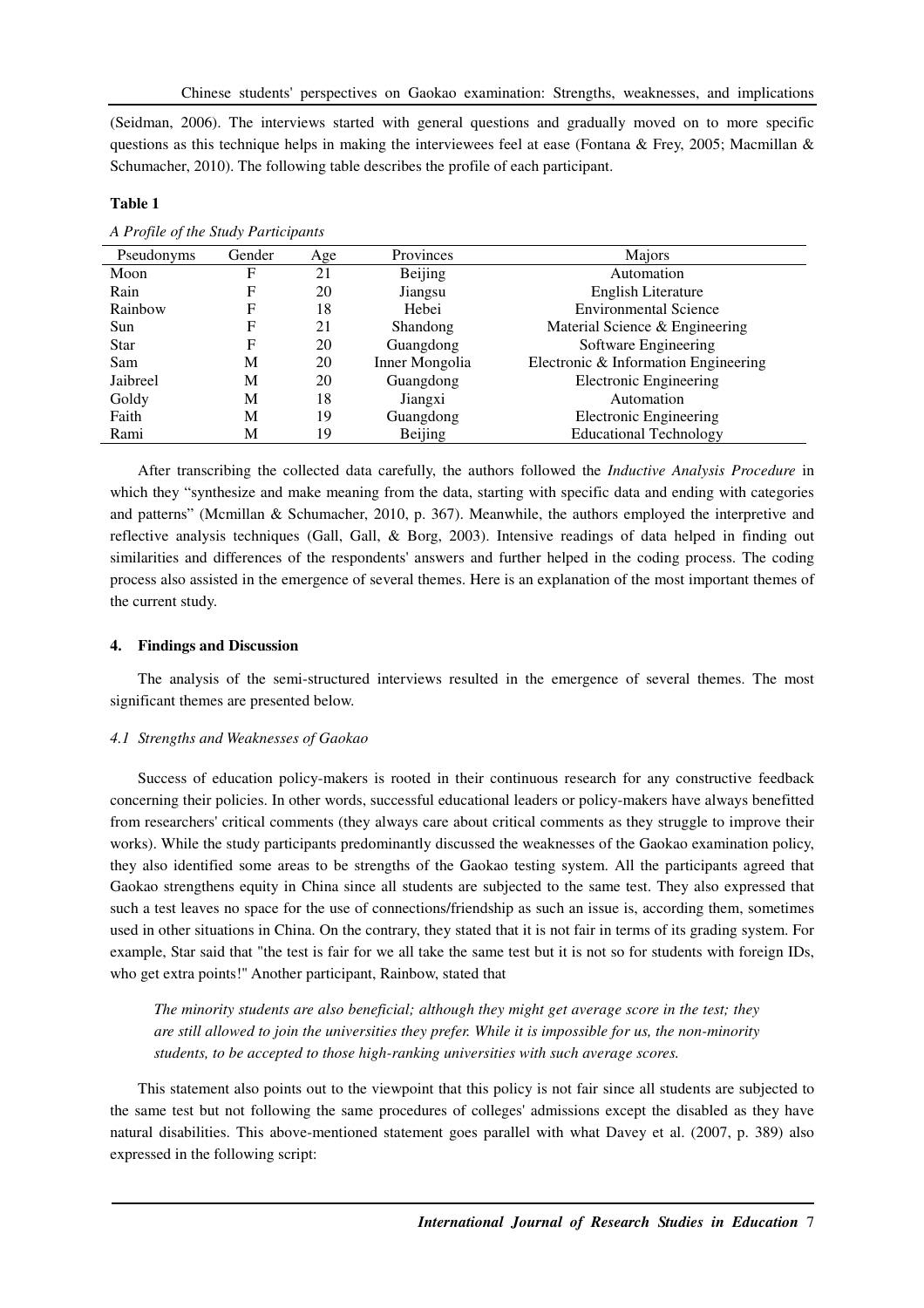*Some ethnic minorities, sportspeople, children, military personnel, the disabled, and certain other groups are given advantages in score requirements, and some students with unusual abilities maybe admitted via interview without the examination* (as cited in Hannum, An, & Cherng, 2011, p. 276).

The above statement of Davey et al. (2007) shows that there are many people who benefit from the Gaokao examination scoring policy. This might not be acceptable as all students are from the same country and should have equal rights. Although the minority students, according to Rami, "... have very limited access to educational resources, I still think this has nothing to do with the policy admission of colleges. We all students of China must have the same facilities and same grading system". This discourse explicates that minority students do not have similar educational facilities provided to other students. Meanwhile, it shows that the participant supports the importance of the students' equal treatment in the learning-teaching facilities and universities' admission criteria.

All participants admitted that the test encourages them to search for knowledge through different resources and this is a merit and they described the test as *'Memory-based Test'*. In a way, the test strengthens memory as it mostly depends on memory skills, it does not, according to the interviewees, enhance creative and critical thinking. At the same time, they also emphasized that the test does not focus on profession development and selection. This confirms the findings of Yan and Yao (2010) who reported that the test focuses much on public courses (e.g. Chinese and English) rather than on professional courses (science courses). The findings also confirm those of Long and Li (2008) who assumed the establishment of 'Gaokao system based on profession dividing policy'.

Furthermore, the study participants contended that the test of Gaokao encourages the process of perseverance so long as all students are working hard to achieve the intended scores. They, however, pointed out to a very serious issue- the issue of students' being psychologically and socially pressured. On this issue, Sun discoursed:

*I spent almost a year away from my family members, friends, mates, and even teachers; I was locking myself in my room preparing myself for the test. I had a mix of feelings then; a feeling of perseverance and that is OK but I felt also like I am living a world of my own, a world full of misery as all of them [parents, friends and teachers] expect me to achieve the best score. That was a lot of pressure on me!* 

Such a discourse illustrates how such expectations of parents and the community put much pressure on these students. Being excluded from the community is one of the main factors that lead to having psychological problems that might affect students' whole lives. Our findings confirm those of other scholars that such a test had led to the existence of many recorded cases of psychological problems and suicides (He, 2000; Yu & Suen, 2005). Meanwhile, Siegel (2007) stated that Gaokao is the most pressure packed examination in the world while Lian (2011) stated that Gaokao, compared to the American test known as Students' Achievement Test (SAT), is more intensive in its competitiveness that results in the presence of great challenges in the exam. These exam challenges, according to Lian (2011), lead to the presence of the greatest numbers of exams' losers in the world.

To conclude, the authors note that Gaokao is rooted in the education system of China and cannot be abolished; however, due to the presence of many weaknesses, the authors call the education policy-makers in China to rethink how to minimize the dangers of such a test by giving some options to students in taking tests of particular subjects related to their future college interests and repeating the test twice a year. An education policy must be prepared in a way that facilitates ways for students and not becomes a barrier to their future. This Gaokao test policy reform is urgently needed with a focus on reaching the needs of parents and youths by giving equal opportunities to all students during all processes of schooling, testing, and scoring. The reform should also focus on giving equal cut-off scores in all provinces; otherwise, different universities in different provinces will demand different cut-off scores. And this issue, according to Wang and Chan (2005) might raise a geographic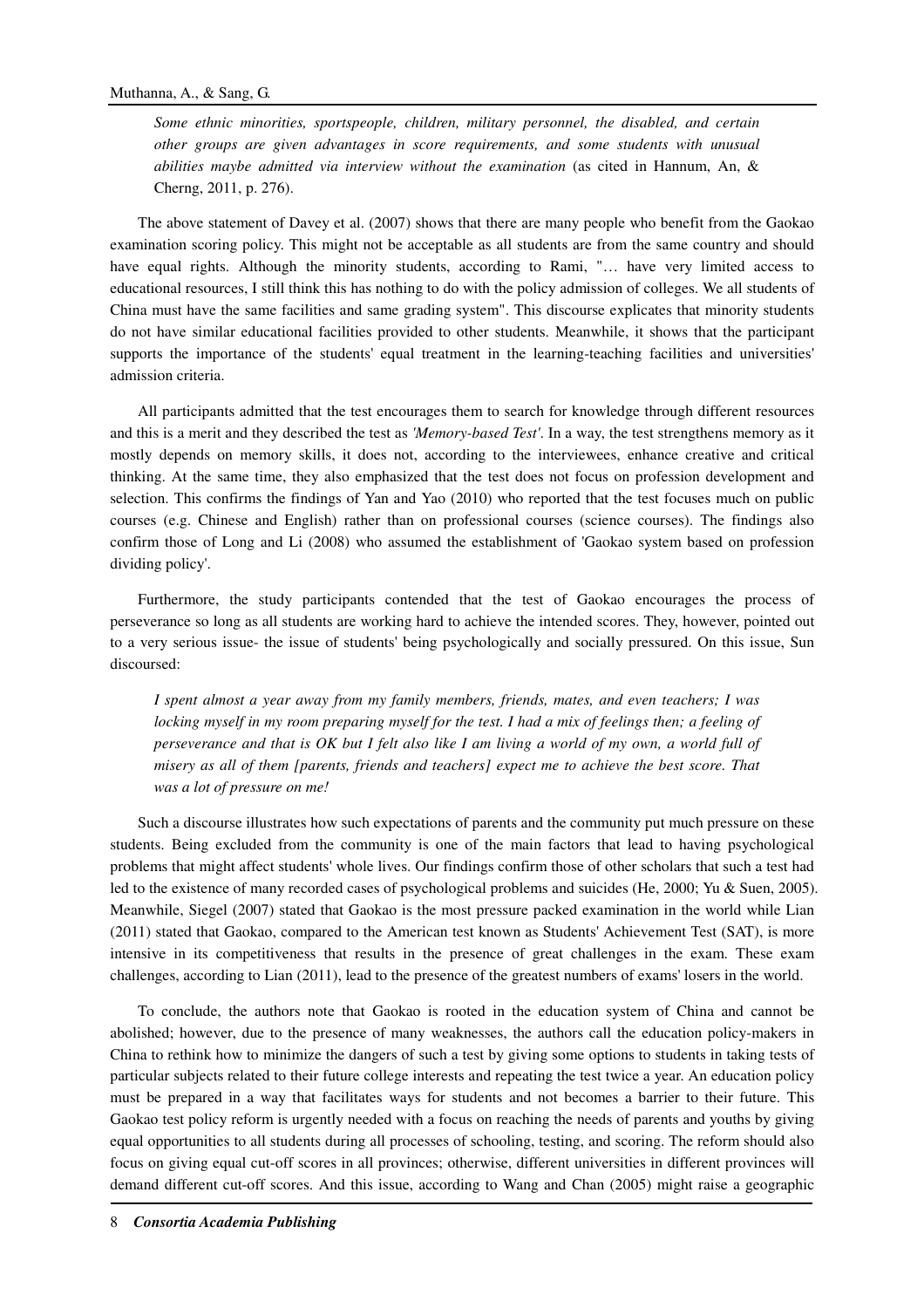discrimination that needs rethinking on the part of education policy-makers.

### *4.2 Focus of the Gaokao Test Reform*

The Gaokao test administered by the Ministry of Education is considered the first step towards students' success in China. The success in such a test will help in other future successes as it determines students' future universities and majors. This test has a long history and is deeply rooted in the education system of China. The Gaokao "reflected the modernizing state's own idealized self-image, which consistently invested old forms with revised subject matter" (Strauss, 1994, p. 219). Moreover, the Gaokao examination is oppressive as Wang (2005) commented that "there is an entire generation of angry young high school kids who live under the yoke of the oppressive system known as the College Entrance Examination (Gaokao)" (p. 192). Additionally, the exam of Gaokao engenders pressure to teachers who cannot be innovative in their teaching methods or reform the curriculum in high schools (Li & Edward, 2013, 2014; Yan, 2014). On the contrary, such an exam cannot be abolished as our participants reported. They all agreed that there is no alternative for such a test and it is the only one that can fully assess students' knowledge of different subjects. Rami, a study participant, stated that the test has a lot to do with the Chinese culture and there is no way to get rid of it at all. Jaibreel also said that "this Gaokao test has a long history and all Chinese people are accustomed to it; it cannot be replaced!" These statements indicate that it is not easy at all to replace such a test for the unavailability of other tests that suit the Chinese history, culture, and beliefs. However, all participants agreed on the necessity for reforming the Gaokao examination policy.

The reform should foster many issues. For example, Rami said that the test should focus on "encouraging students to build the merit of creativity and critical thinking; the current test enriches memory only". This is important as it has become the focus of almost all education institutions worldwide. Creativity, critical thinking, and autonomy are central issues in education and should be fostered and encouraged from the early stages of education. Therefore, the test of Gaokao should also focus on these educational standards. Another interviewee, Moon, stated:

*The Gaokao test is OK but the problem is that it does not help us in developing our personalities well ... It does not focus on creating talented students. There are many talents in China who might get destroyed by such a test. In fact, the test does not examine whether I am talented or not.* 

The above statement clearly shows that the participant is not happy with the current focus of the test that is memory-based test; it does not investigate whether students have talents or not. As the statement reads, personality development is not attained through this test for students get prepared for memorizing knowledge and certain facts, and excluded from society. All these factors make the development of students' personalities very slow if not backward. The discovery of talents in high schools, as we contend, is very significant and can also be known through well-designed tests. On this specific issue, Goldy also reported

*We are too much concerned with the Gaokao since our primary schools. All family members and school teachers instruct and concentrate on how to pass the Gaokao. We do not get a chance to take care of our personalities or develop at least a particular talent. I know lots of classmates who are really talented in many things but their talents are perished by the preparation for the Gaokao.* 

The above discourse shows that the pressure students get from their families and schools' teachers makes it hard for them to develop personalities capable of dealing with today's world issues. Such a personality, based on continuous memorization preparation for tests, may continue in this direction and might find it very challenging to change later in life. It is warned; therefore, that such a process of learning will lead to adopting certain behavior patterns that are very difficult -if not impossible- to change. Test preparation does not leave students with any choice of finding out and developing their talents. It is the duty of the schools' principals and teachers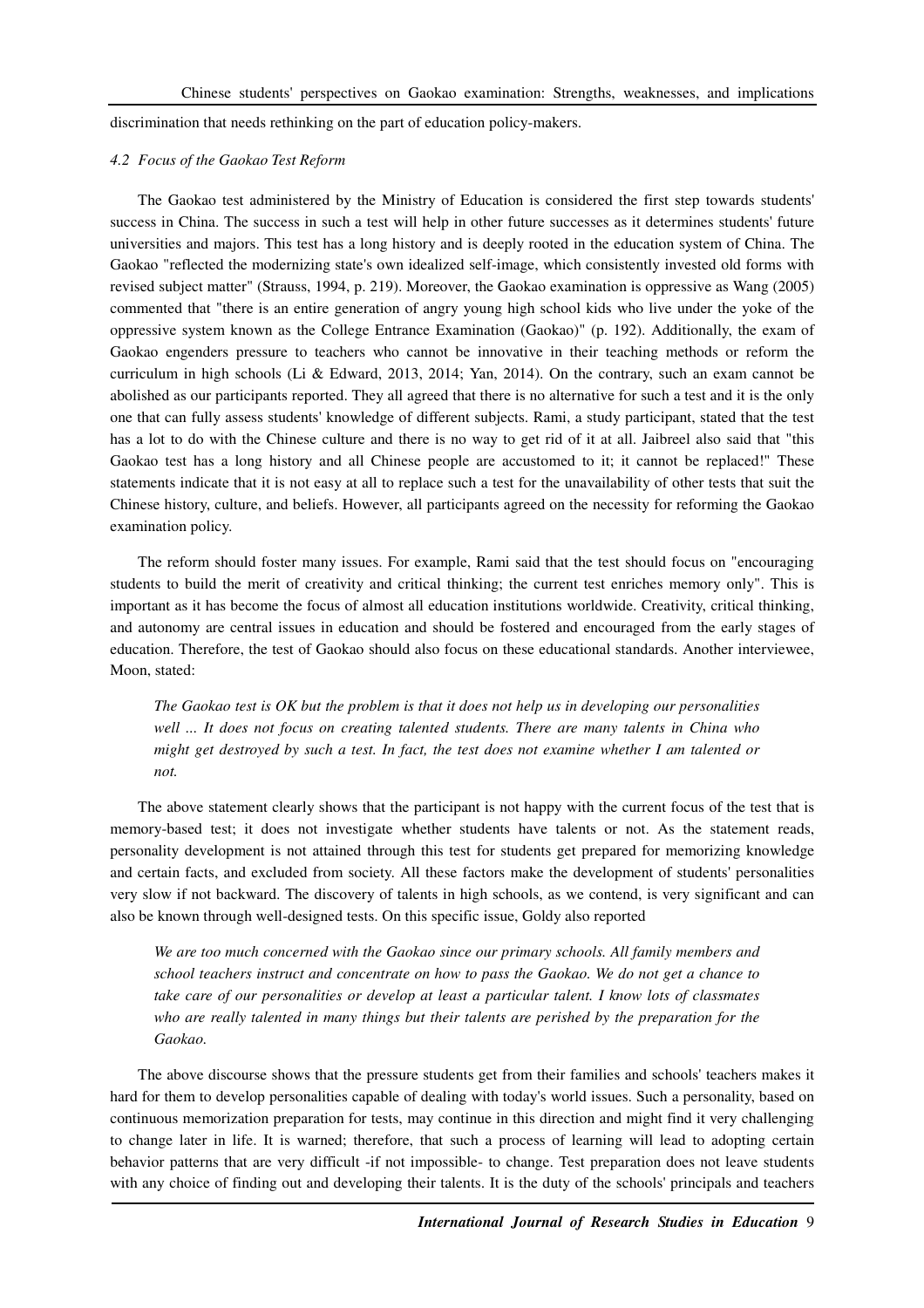to foster the discovery of talents in their students and try to improve these talents with the collaboration of those who have more power in decision-making. At later stages, the test will accomplish what teachers have discovered. In other words, the test should focus on discovering more talents and accordingly these talents should be well considered and cared for. Having a great number of talents and developing them, as the authors of this paper assume, will lead to the development of that country in many aspects. Here, Sun believed that

*Without taking care of talents in our country, the country will always face many challenges. The country still needs many leaders, thinkers, developers, etc. in many institutions, fields, etc. and this can be achieved through selecting talented students. I am now an undergraduate student and going through the same test procedures. I wonder when they will take care of my thinking, when they will discover whether I am talented or not…. There is something wrong in the Gaokao test and this needs reconsideration from not only education policy makers but administrative and teaching staff members, too.* 

This statement deserves attention. It indicates how it is necessary for a country to prepare new thinkers and/or leaders in different fields. Preparation of such leaders/thinkers will help the country reduce the challenges it is facing. In the above statement, the participant implies that she is not content with the Gaokao test since it is not designed for discovering whether students are talented or not. The participant also implies that such a system has become prevalent even in higher education institutions where there is little care given for discovering and developing talents. Higher education institutions have turned to be places where 'power' is utilized and students have to be loyal to such powers so that they would receive recognition and motivation. This emphasizes the following idea of Burke (2012) that

*… motivation must be 'done' in the 'right' ways by the 'right' kinds of bodily and academic practices in order to gain access to (high status) higher education. This requires particular forms of being a person … the power to be recognized as a 'motivated student' does not reside entirely with the individual because the recognition of 'motivation' is always tied to social practices and embodied identities* (p. 130).

Moreover, the participant suggested that it is necessary to focus on discovering talents and developing them by making efforts from both education policy-makers who prepare schools' curricula and the Gaokao test and key implementers who implement such policies. To conclude, the authors of this paper emphasize that such perspectives are important and should be considered in the reform of education policy concerning curricula, tests, etc. Students' voice should be valued and talents' discovery and development should be implemented.

### **5. Conclusions and Implications**

This study has focused on exploring the perspectives of undergraduate Chinese students towards the Gaokao examination policy. The students' perspectives are interesting as they all focus on the immediate reform of the Gaokao test. The findings highlight the presence of few positives but many negatives of Gaokao. These negatives of Gaokao call for an urgent reform of the test in a way that focuses on discovering and developing talents, fostering critical awareness and thinking, and encouraging students' autonomy. This can be achieved through reforming the policy concerning the schools' curriculum and then the policy of the test. The curriculum should focus on these issues the authors have mentioned and the test will just complement what the curriculum and teachers would achieve. The findings also emphasize the need for Chinese universities to be autonomous in admitting students and this might be a radical reform of the Gaokao examination policy. The achievement of these suggestions interpreted from the students' voices will help the country not to face many future challenges and achieve its goals easily and within a shorter period of time. Unless these suggestions are seriously taken by policy makers, students and teachers would continuously go through pressures that impede their innovations and the Gaokao exam would continuously be a symbol of threat for both students and teachers.

It is safe to imply important activities that will lead to the improvement of the Gaokao exam as well as the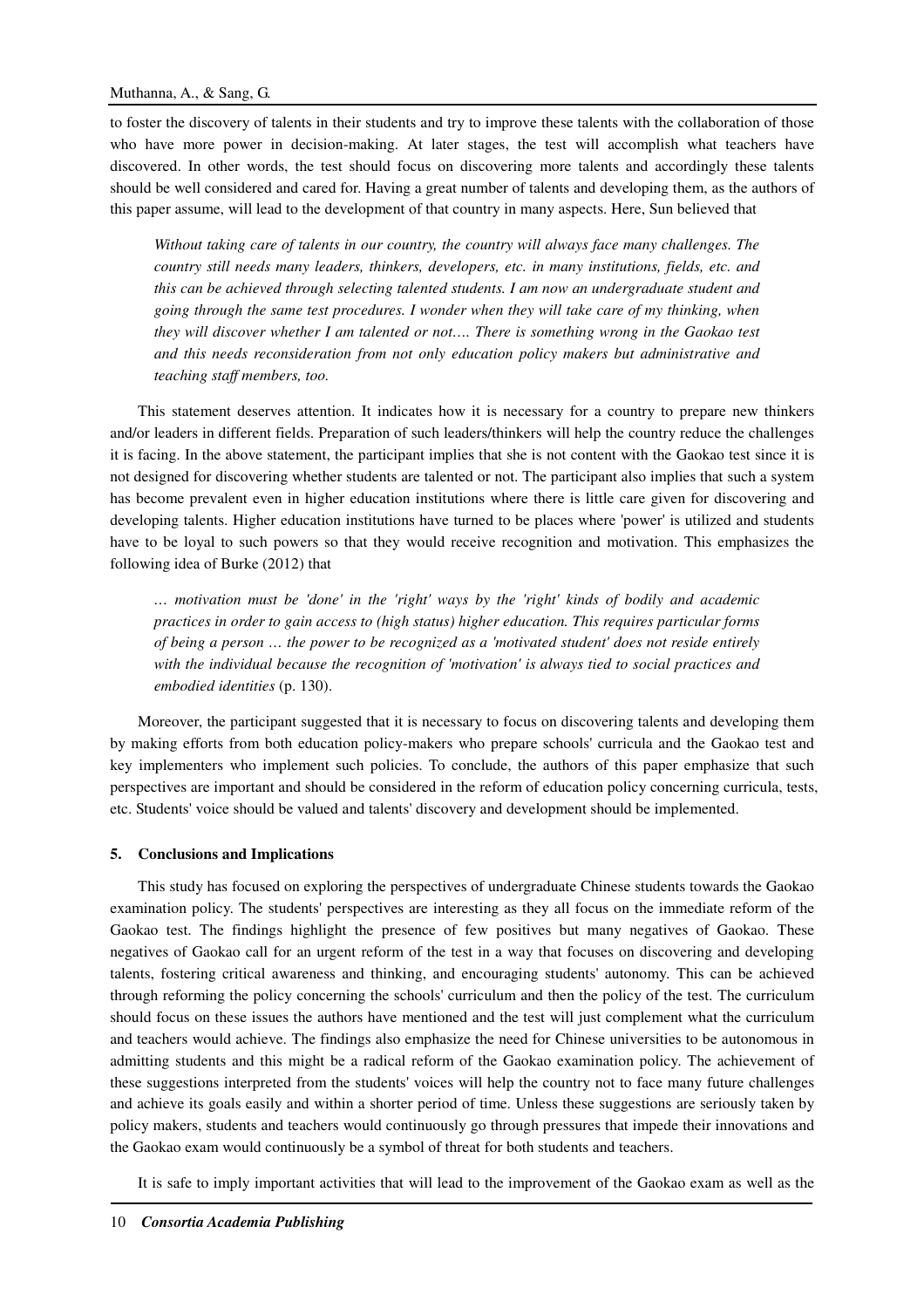higher education institutions in China. First, education policy-makers need to rethink of all ways that increases the strengths of the Gaokao exam. One simple way is working hard to alleviate the weaknesses discussed in this study. Another way is to upgrade the high schools' curriculum in a way that matches with the Gaokao test and this demands further training to teachers. Teachers at high schools need to focus on the content rather than highlighting the activity of the Gaokao exam. This might lessen the students' pressure towards the exam. Less pressure, the authors believe, will lead to higher achievement in the exam. Further, it is safe to suggest that education policy-makers need to decentralize the education process in higher education institutions in China, an action that increases autonomy, self-dependence, and internal competition. This will then lead universities to have their own Gaokao exam but based on programs students prefer to major in.

**Acknowledgement**: This research was funded by "the Fundamental Research Funds for the Central Universities" and the 2014 Comprehensive Discipline Construction Fund of Faculty of Education, Beijing Normal University.

## **6. References**

- Bai, C., Chi, W., & Qian, X. (2014). Do college entrance examination scores predict undergraduate GPAs? A tale of two universities. *China Economic Review, 30,* 632-674. http://dx.doi.org/10.1016/j.chieco.2013.08.005
- Burke, P. J. (2012). Lifting barriers: challenging differences in shifting cultural, political, and economic frameworks. In J. P. Burke (Ed.), *The right to higher education: Beyond widening participation* (pp. 126-140). Milton Park, Abingdon, Oxon; New York: Routledge.
- Davey, G., Chuan, D., & Higgins, L. (2007). The university entrance examination system in China. *Journal of Further and Higher Education, 31*(4), 385-396. http://dx.doi.org/10.1080/03098770701625761
- Fontana, A., & Frey, J. H. (2005). The interview: From neutral stance to political involvement. In N. K. Denzin. &, Y. S. Lincoln (Eds.), *Handbook of qualitative research* (pp. 695-727). Sage Publications, Inc. United Kingdom: London.
- Gall, M. D., Gall, J. P., & Borg, W. R. (2003). *Educational research: An introduction* (7th ed.), Allyn & Bacon: Boston.
- Gerston, L. N. (2004). *Public policymaking: Process and principles* (2nd ed.), Armonk, NY: M.E. Sharpe.
- Guo, S. (2011). Trend of Chinese Gaokao system reformation. *Economic Research Guide, 5,* 198-199.
- Hannum, E., An, X., & Cherng, H. Y. (2011). Examinations and educational opportunity in China: Mobility and bottlenecks for the rural poor. *Oxford Review of Education, 37*(2), 267-305. http://dx.doi.org/10.1080/03054985.2011.559387
- He, J. M. (2000). *China Gaokao report*. Beijing: Huaxia Publishing House.
- Hogwood, B. W., & Gunn, L. A. (1984). *Policy analysis for the real world.* Oxford University Press.
- Honig, M. I. (2006). Complexity and policy implementation challenges and opportunities for the field. In M. I. Honig (Ed.), *New directions in education policy implementation: Conflicting complexity* (pp. 1-24). Albany: State University of New York Press.
- Karaman, A. C., & Tochon, F. V. (2007). International student teaching in world language education: Critical criteria for global teacherhood. *Critical Inquiry in Language Studies, 4*(2)*,* 237-264. http://dx.doi.org/10.1080/15427580701389714
- Lian, J. P. (2011). Comparative research on human factors between SAT and Gaokao in China. *Hubei Enrollment and Examination* (in Chinese)*, 6*, 36-39.
- Lei, G. (2011). Retrospection and research on Chinese Gaokao system. *China Academic Journal: Electronic Publishing House,* 1-2.
- Li, D., & Edward, V. (2013). The impact of overseas training on curriculum innovation and change in English language education in Western China. *Language Teaching Research, 17*(4), 390-408. http://dx.doi.org/10.1177/1362168813494124